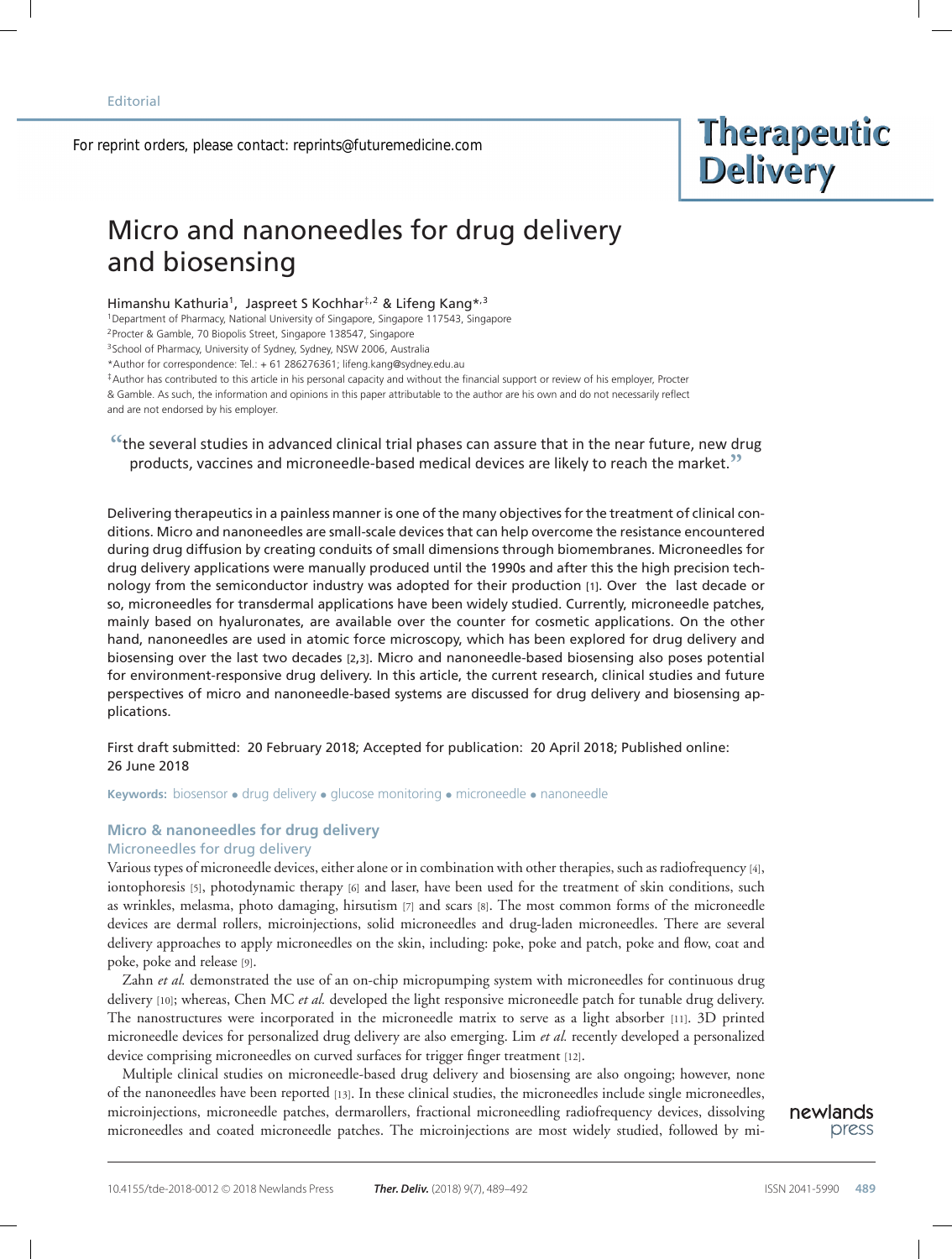croneedling using either dermaroller or solid microneedles. The majority of these studies (>50%) are clinical trials from Phase 0 to IV, while the others are exploratory clinical studies. Most of the trials are industry-funded, while universities, hospitals, etc., fund other clinical studies. Two trials have reached Phase IV, namely, utilizing microinjections for the treatment of influenza (vaccine) and crow's feet wrinkles. The treatment for migraine, diabetes, uveitis, panuveitis, polio (vaccine) and macular edema are also in advanced clinical phases.

Several clinical studies for fractional radiofrequency microneedling devices have also been reported. These devices combine the microneedling technology with heat generated by radiofrequency, to provide the thermal treatment in deeper skin layers for neocollagenesis. This treatment helps to resolve several skin issues, such as aging, pigmentation, acne and scarring. In addition, this has also been used to treat overactive bladder syndrome. Other than skin treatment, microneedle studies for dental pain, artificial fertilization and eye conditions (uveitis, panuveitis) are in the pipeline.

#### Nanoneedles for drug delivery

Although microneedles have several advantages, repeated applications may lead to skin irritation. Therefore, as nanoneedles are extremely small, they can often be better in this regard. In contrast to microneedles, much fewer studies have been reported using nanoneedles for drug delivery. Nonetheless, nanoneedles have been extensively studied for biosensing, which may be useful for drug delivery at the cellular level.

Zhu X *et al.* developed the diamond nanoneedle array, which has been demonstrated for intracellular delivery of anticancer drugs [14]. Additionally, Chiappini C *et al.* developed a biodegradable nanoneedle array based on mesoporous silicon, which has been utilized for localized intracellular delivery of nanoparticles in mice [15]. Kohalar P *et al.* also developed nanoneedle-like particles for intracellular drug delivery, which over time lost their functionalities [16].

## **Micro & nano needles for biosensing**

Various studies have been reported for biosensing using either micro or nanoneedles. The high precision of these systems makes it possible to optimize the penetration depth to target specific skin layers. Overall, there are two clinical studies reported that utilize microneedles for biosensing (glucose sensing and diagnostics for tuberculosis), but none for nanoneedles.

## Microneedles for biosensing

Various types of microneedles have been used in conjunction with various analytical techniques, (e.g., voltammetry, chronoamperometry, intravital microscopy, cyclic voltammetry, amperometry). In general, microneedles can be used to extract samples in the following ways: collection of the interstitial fluids via capillary action or using micropumps and the adsorption of analytes onto microneedles [17,18].

Electrochemical sensors in combination with microneedles have played a dominant role in biosensing, driven primarily by the challenge of continuous glucose monitoring [17]. Miller *et al.* developed an analytical approach for the*in situ* simultaneous detection of multiple analytes, including glucose, glutamate, lactate, hydrogen peroxide and ascorbic acid using integrated microneedle-electrode devices [19]. Cheng *et al.* has demonstrated the *in vivo* extraction of blood using a microneedle. The hollow microneedles were integrated with a simple elastic self-actuator, which converts finger force to provide power for blood extraction [18]. Schierenbeck *et al.* used microdialysis integrated with a catheter for continuous blood glucose monitoring for up to 48 h in patients undergoing cardiac surgery [17].

In addition to the applications related to monitoring glucose level, several other types of microneedle sensors have also been reported. Tang *et al.* developed functionalized microneedles to monitor nitric oxide release in rats using amperometry [20]. Ciui *et al.* developed a wearable wireless bandage constituting of microneedle sensors for melanoma detection [21]. A chemical (catechol) was immobilized on the transducer surface, which can be converted to benzoquinone with the presence of the tyrosinase, for melanoma detection.

#### Nanoneedles for biosensing

In contrast to microneedles, nanoneedles have been explored for membrane-penetration to sense the biological processes inside a cell. This causes minimal damage to the cell membrane and/or disruption to the interior environment of a cell. Most of the reported biosensors are based on functionalized nanoneedles, which are surfacecoated with proteins, dye and redox metal compounds. The sensors can be classified as force sensors, enzyme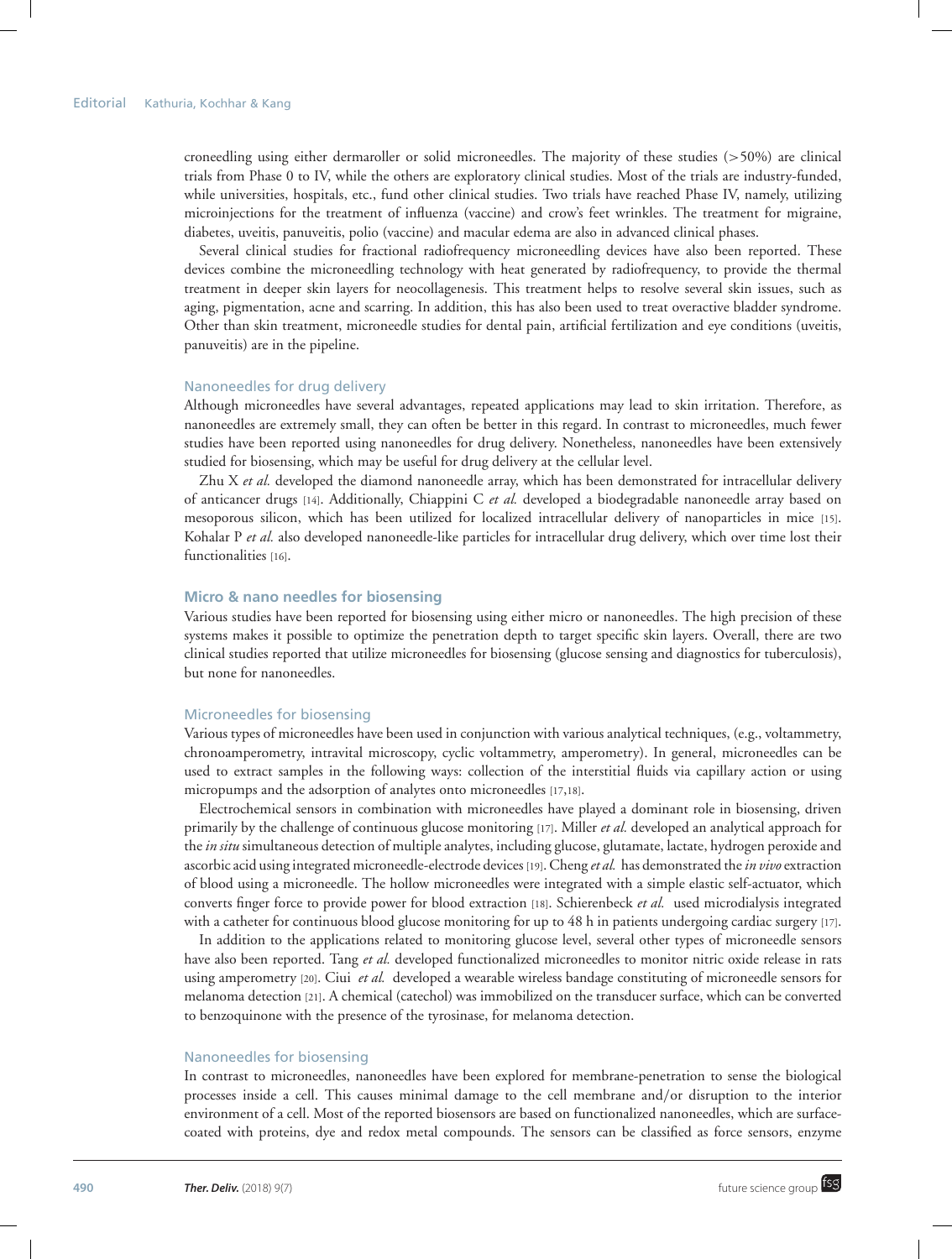sensors, biomimetic sensors, surface-enhanced Raman scattering sensors, field effect transistor-type sensors and label-free sensors.

The force-based biosensors measure the mechanical force experienced by the AFM cantilevers during cell membrane penetration. The magnitude of force can be used as an indicator to identify normal and abnormal cells [3]. The enzyme-based sensors catalyze the biochemical reactions, leading to an increase or decrease of analytes such as  $H_2O_2$ ,  $O^2$ , glutamate, dopamine in the cell [22,23]. Compared with the enzyme-immobilized biosensors, the biomimetic sensors are advantageous, circumventing problems such as denaturation or metabolism.

The surface-enhanced Raman scattering sensor is based on vibrational spectroscopy. This can be used for the fast detection of analytes at very low concentrations in live cells [22]. The field effect transistor-biosensors measure the electrical changes induced due to interaction with cellular environment such as signals in response to calcium ion concentrations [24]. The label free biosensors are based on the direct electrical detection, measurement of change in ionic strength and modulation of impedance [25].

#### **Future perspective**

The market for skin products and treatments, which includes cosmetics, drugs, vaccines and medical devices, is increasing every year. Currently, several microneedle-based cosmetic products, such as derma-rollers, are commercially available while very few can be found for medical products. However, the several studies in advanced clinical trial phases can assure that in the near future, new drug products, vaccines and microneedle-based medical devices are likely to reach the market. Most of the expected microneedle products for launch are based on microinjections, while some can be drug-laden microneedle patches. In addition, various fractional radiofrequency microneedling products will be available for skin treatment.

In addition, many drug delivery and biosensing applications using micro and nanoneedles are still ongoing research topics. Smart microneedle systems may be developed to provide controlled drug delivery based on physiological responses for certain diseases conditions, such as diabetes, epilepsy and pain. Besides, the integration of delivery devices with mobile devices for continuous monitoring of drug dose and physiological response will also be beneficial. Few studies have been reported on such new generations of microneedle delivery systems.

#### Financial & competing interests disclosure

JS Kochhar has contributed to this article in his personal capacity and without the financial support or review of his employer, Procter & Gamble. As such, the information and opinions in this paper attributable to the author are his own and do not necessarily reflect and are not endorsed by his employer.

The authors have no other relevant affiliations or financial involvement with any organization or entity with a financial interest in or financial conflict with the subject matter or materials discussed in the manuscript apart from those disclosed.

No writing assistance was utilized in the production of this manuscript.

### **References**

- 1. Donnelly RF, Raj Singh TR, Woolfson AD. Microneedle-based drug delivery systems: microfabrication, drug delivery, and safety. *Drug deliv.* 17(4), 187–207 (2010).
- 2. Mieda S, Amemiya Y, Kihara T *et al.* Mechanical force-based probing of intracellular proteins from living cells using antibody-immobilized nanoneedles. *Biosens. Bioelectron.* 31(1), 323–329 (2012).
- 3. Silberberg YR, Mieda S, Amemiya Y *et al.* Evaluation of the actin cytoskeleton state using an antibody-functionalized nanoneedle and an AFM. *Biosens. Bioelectron.* 40(1), 3–9 (2013).
- 4. Lei X. Radio frequency micro-needle therapy device [Machine Translation]. (Chongqing Derma Optoelectronic Technology Co., Ltd., Peop. Rep. China. 2014)
- 5. Friden PM. Method of enhancing iontophoretic delivery of a peptide to body surface for topical and transdermal administration. (Transport Pharmaceuticals, Inc., USA. 2009) 8 pp.
- 6. Torezan L, Chaves Y, Niwa A, Sanches JA Jr, Festa-Neto C, Szeimies R-M. A pilot split-face study comparing conventional methyl aminolevulinate-photodynamic therapy (PDT) with microneedling-assisted PDT on actinically damaged skin. *Dermatol. Surg.* 39(8), 1197–1201 (2013).
- 7. Kumar A, Naguib YW, Shi YC, Cui Z. A method to improve the efficacy of topical eflornithine hydrochloride cream. *Drug deliv.*23(5), 1495–1501 (2014).
- 8. Park KY, Kim HK, Kim SE, Kim BJ, Kim MN. Treatment of striae distensae using needling therapy: a pilot study. *Dermatol. Surg.* 38(11), 1823–1828 (2012).